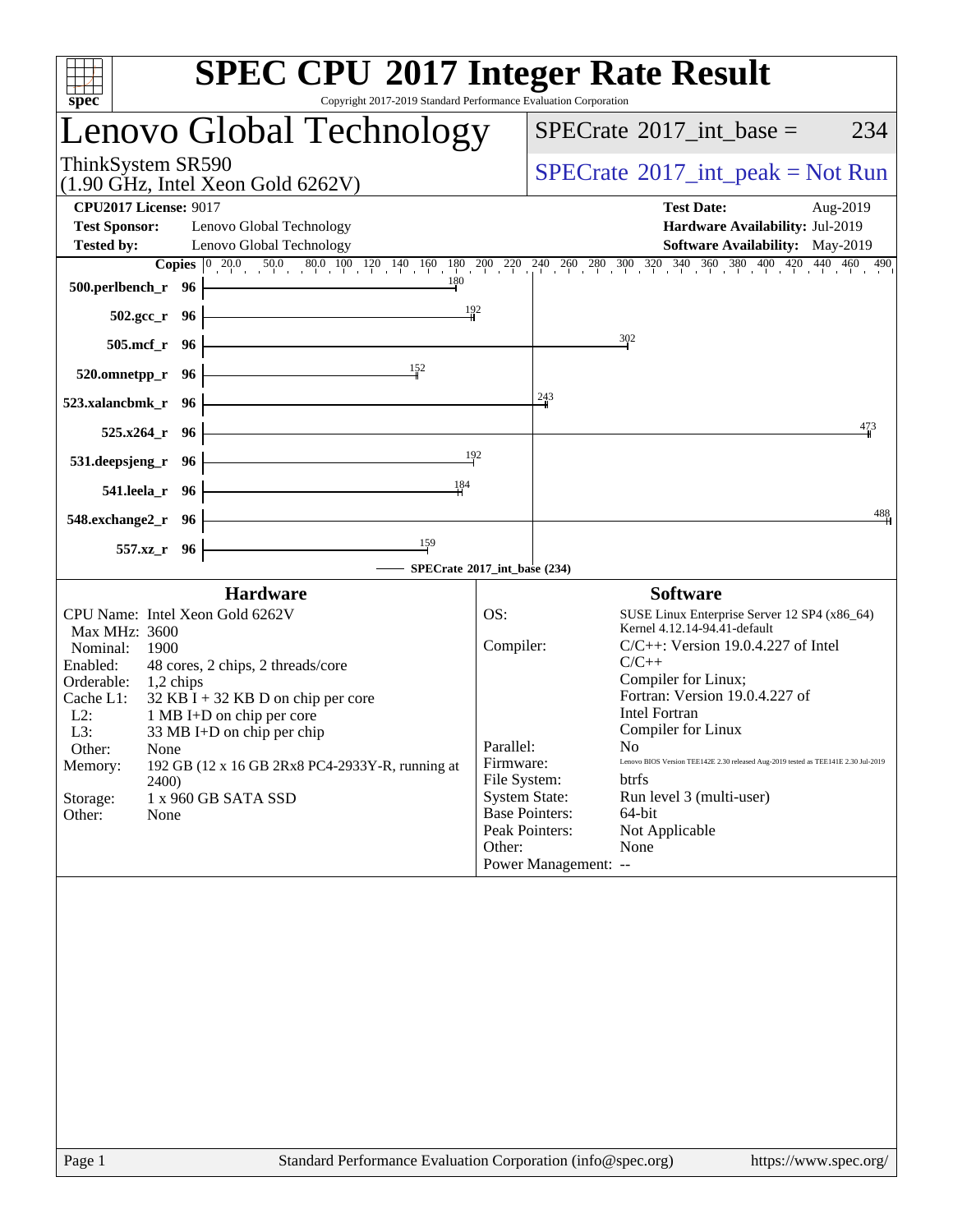

#### **[SPEC CPU](http://www.spec.org/auto/cpu2017/Docs/result-fields.html#SPECCPU2017IntegerRateResult)[2017 Integer Rate Result](http://www.spec.org/auto/cpu2017/Docs/result-fields.html#SPECCPU2017IntegerRateResult)** Copyright 2017-2019 Standard Performance Evaluation Corporation

### Lenovo Global Technology

ThinkSystem SR590<br>  $\begin{array}{c}\n\text{SPECTB} \text{1} & \text{SPECTB} \\
\text{SPECTB} & \text{SOLUTION} \\
\end{array}$ [SPECrate](http://www.spec.org/auto/cpu2017/Docs/result-fields.html#SPECrate2017intbase)<sup>®</sup>2017 int base = 234

(1.90 GHz, Intel Xeon Gold 6262V)

**[Test Sponsor:](http://www.spec.org/auto/cpu2017/Docs/result-fields.html#TestSponsor)** Lenovo Global Technology **[Hardware Availability:](http://www.spec.org/auto/cpu2017/Docs/result-fields.html#HardwareAvailability)** Jul-2019

**[CPU2017 License:](http://www.spec.org/auto/cpu2017/Docs/result-fields.html#CPU2017License)** 9017 **[Test Date:](http://www.spec.org/auto/cpu2017/Docs/result-fields.html#TestDate)** Aug-2019 **[Tested by:](http://www.spec.org/auto/cpu2017/Docs/result-fields.html#Testedby)** Lenovo Global Technology **[Software Availability:](http://www.spec.org/auto/cpu2017/Docs/result-fields.html#SoftwareAvailability)** May-2019

### **[Results Table](http://www.spec.org/auto/cpu2017/Docs/result-fields.html#ResultsTable)**

|                                          | <b>Base</b>   |                |                |                |              |                | <b>Peak</b> |               |                |              |                |              |                |              |
|------------------------------------------|---------------|----------------|----------------|----------------|--------------|----------------|-------------|---------------|----------------|--------------|----------------|--------------|----------------|--------------|
| <b>Benchmark</b>                         | <b>Copies</b> | <b>Seconds</b> | Ratio          | <b>Seconds</b> | <b>Ratio</b> | <b>Seconds</b> | Ratio       | <b>Copies</b> | <b>Seconds</b> | <b>Ratio</b> | <b>Seconds</b> | <b>Ratio</b> | <b>Seconds</b> | <b>Ratio</b> |
| 500.perlbench_r                          | 96            | 849            | 180            | 853            | 179          | 850            | <b>180</b>  |               |                |              |                |              |                |              |
| $502.\text{gcc}$ _r                      | 96            | 715            | 190            | 706            | 192          | 708            | 192         |               |                |              |                |              |                |              |
| $505$ .mcf r                             | 96            | 515            | 301            | 514            | 302          | 514            | 302         |               |                |              |                |              |                |              |
| 520.omnetpp_r                            | 96            | 825            | 153            | 832            | 151          | 827            | 152         |               |                |              |                |              |                |              |
| 523.xalancbmk r                          | 96            | 417            | 243            | 417            | 243          | 414            | 245         |               |                |              |                |              |                |              |
| 525.x264 r                               | 96            | 356            | 472            | 356            | 473          | 355            | 474         |               |                |              |                |              |                |              |
| 531.deepsjeng_r                          | 96            | 572            | 192            | 572            | 192          | 573            | 192         |               |                |              |                |              |                |              |
| 541.leela r                              | 96            | 864            | 184            | 864            | 184          | 879            | 181         |               |                |              |                |              |                |              |
| 548.exchange2_r                          | 96            | 515            | 488            | 518            | 486          | 516            | 488         |               |                |              |                |              |                |              |
| 557.xz                                   | 96            | 650            | 159            | 651            | 159          | 650            | 160         |               |                |              |                |              |                |              |
| $SPECrate^{\circ}2017$ int base =<br>234 |               |                |                |                |              |                |             |               |                |              |                |              |                |              |
| $SPECrate^{\circ}2017$ int peak =        |               |                | <b>Not Run</b> |                |              |                |             |               |                |              |                |              |                |              |

Results appear in the [order in which they were run](http://www.spec.org/auto/cpu2017/Docs/result-fields.html#RunOrder). Bold underlined text [indicates a median measurement](http://www.spec.org/auto/cpu2017/Docs/result-fields.html#Median).

### **[Submit Notes](http://www.spec.org/auto/cpu2017/Docs/result-fields.html#SubmitNotes)**

 The numactl mechanism was used to bind copies to processors. The config file option 'submit' was used to generate numactl commands to bind each copy to a specific processor. For details, please see the config file.

### **[Operating System Notes](http://www.spec.org/auto/cpu2017/Docs/result-fields.html#OperatingSystemNotes)**

Stack size set to unlimited using "ulimit -s unlimited"

### **[General Notes](http://www.spec.org/auto/cpu2017/Docs/result-fields.html#GeneralNotes)**

Environment variables set by runcpu before the start of the run: LD\_LIBRARY\_PATH = "/home/cpu2017-1.0.5-ic19.0u4/lib/intel64"

 Binaries compiled on a system with 1x Intel Core i9-799X CPU + 32GB RAM memory using Redhat Enterprise Linux 7.5 Transparent Huge Pages enabled by default Prior to runcpu invocation Filesystem page cache synced and cleared with: sync; echo 3> /proc/sys/vm/drop\_caches runcpu command invoked through numactl i.e.: numactl --interleave=all runcpu <etc> NA: The test sponsor attests, as of date of publication, that CVE-2017-5754 (Meltdown) is mitigated in the system as tested and documented. Yes: The test sponsor attests, as of date of publication, that CVE-2017-5753 (Spectre variant 1) is mitigated in the system as tested and documented. Yes: The test sponsor attests, as of date of publication, that CVE-2017-5715 (Spectre variant 2)

**(Continued on next page)**

| Page 2<br>Standard Performance Evaluation Corporation (info@spec.org)<br>https://www.spec.org/ |
|------------------------------------------------------------------------------------------------|
|------------------------------------------------------------------------------------------------|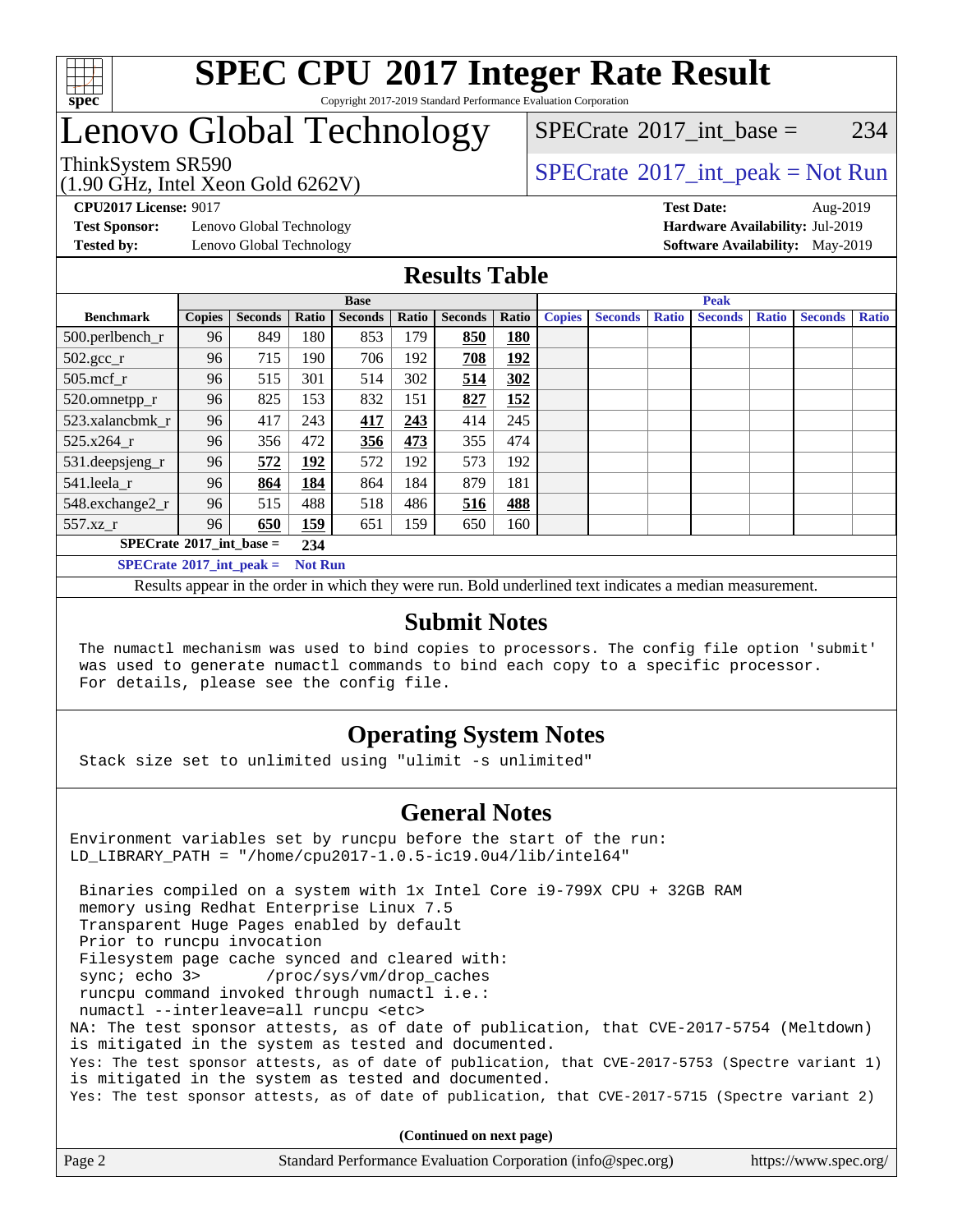

Copyright 2017-2019 Standard Performance Evaluation Corporation

### Lenovo Global Technology

[SPECrate](http://www.spec.org/auto/cpu2017/Docs/result-fields.html#SPECrate2017intbase)<sup>®</sup>2017 int base = 234

(1.90 GHz, Intel Xeon Gold 6262V)

ThinkSystem SR590<br>  $\begin{array}{c}\n\text{SPECrate} \textcirc 2017\_int\_peak = Not Run \\
\text{SPECrate} \textcirc 2017\_int\_peak = Not Run\n\end{array}$  $\begin{array}{c}\n\text{SPECrate} \textcirc 2017\_int\_peak = Not Run \\
\text{SPECrate} \textcirc 2017\_int\_peak = Not Run\n\end{array}$  $\begin{array}{c}\n\text{SPECrate} \textcirc 2017\_int\_peak = Not Run \\
\text{SPECrate} \textcirc 2017\_int\_peak = Not Run\n\end{array}$ 

**[Test Sponsor:](http://www.spec.org/auto/cpu2017/Docs/result-fields.html#TestSponsor)** Lenovo Global Technology **[Hardware Availability:](http://www.spec.org/auto/cpu2017/Docs/result-fields.html#HardwareAvailability)** Jul-2019 **[Tested by:](http://www.spec.org/auto/cpu2017/Docs/result-fields.html#Testedby)** Lenovo Global Technology **[Software Availability:](http://www.spec.org/auto/cpu2017/Docs/result-fields.html#SoftwareAvailability)** May-2019

**[CPU2017 License:](http://www.spec.org/auto/cpu2017/Docs/result-fields.html#CPU2017License)** 9017 **[Test Date:](http://www.spec.org/auto/cpu2017/Docs/result-fields.html#TestDate)** Aug-2019

#### **[General Notes \(Continued\)](http://www.spec.org/auto/cpu2017/Docs/result-fields.html#GeneralNotes)**

is mitigated in the system as tested and documented. Yes: The test sponsor attests, as of date of publication, that CVE-2018-3640 (Spectre variant 3a) is mitigated in the system as tested and documented. Yes: The test sponsor attests, as of date of publication, that CVE-2018-3639 (Spectre variant 4) is mitigated in the system as tested and documented.

### **[Platform Notes](http://www.spec.org/auto/cpu2017/Docs/result-fields.html#PlatformNotes)**

Page 3 Standard Performance Evaluation Corporation [\(info@spec.org\)](mailto:info@spec.org) <https://www.spec.org/> BIOS configuration: Choose Operating Mode set to Maximum Performance Choose Operating Mode set to Custom Mode MONITOR/MWAIT set to Enable SNC set to Enable Stale AtoS set to Enable LLC dead line alloc set to Disable Sysinfo program /home/cpu2017-1.0.5-ic19.0u4/bin/sysinfo Rev: r5974 of 2018-05-19 9bcde8f2999c33d61f64985e45859ea9 running on linux-2uov Fri Aug 16 00:39:24 2019 SUT (System Under Test) info as seen by some common utilities. For more information on this section, see <https://www.spec.org/cpu2017/Docs/config.html#sysinfo> From /proc/cpuinfo model name : Intel(R) Xeon(R) Gold 6262V CPU @ 1.90GHz 2 "physical id"s (chips) 96 "processors" cores, siblings (Caution: counting these is hw and system dependent. The following excerpts from /proc/cpuinfo might not be reliable. Use with caution.) cpu cores : 24 siblings : 48 physical 0: cores 0 1 2 3 4 5 8 9 10 11 12 13 16 17 18 19 20 21 24 25 26 27 28 29 physical 1: cores 0 1 2 3 4 5 8 9 10 11 12 13 16 17 18 19 20 21 24 25 26 27 28 29 From lscpu: Architecture: x86\_64 CPU op-mode(s): 32-bit, 64-bit Byte Order: Little Endian CPU(s): 96 On-line CPU(s) list: 0-95 Thread(s) per core: 2 Core(s) per socket: 24 Socket(s): 2 NUMA node(s): 4 Vendor ID: GenuineIntel CPU family: 6 **(Continued on next page)**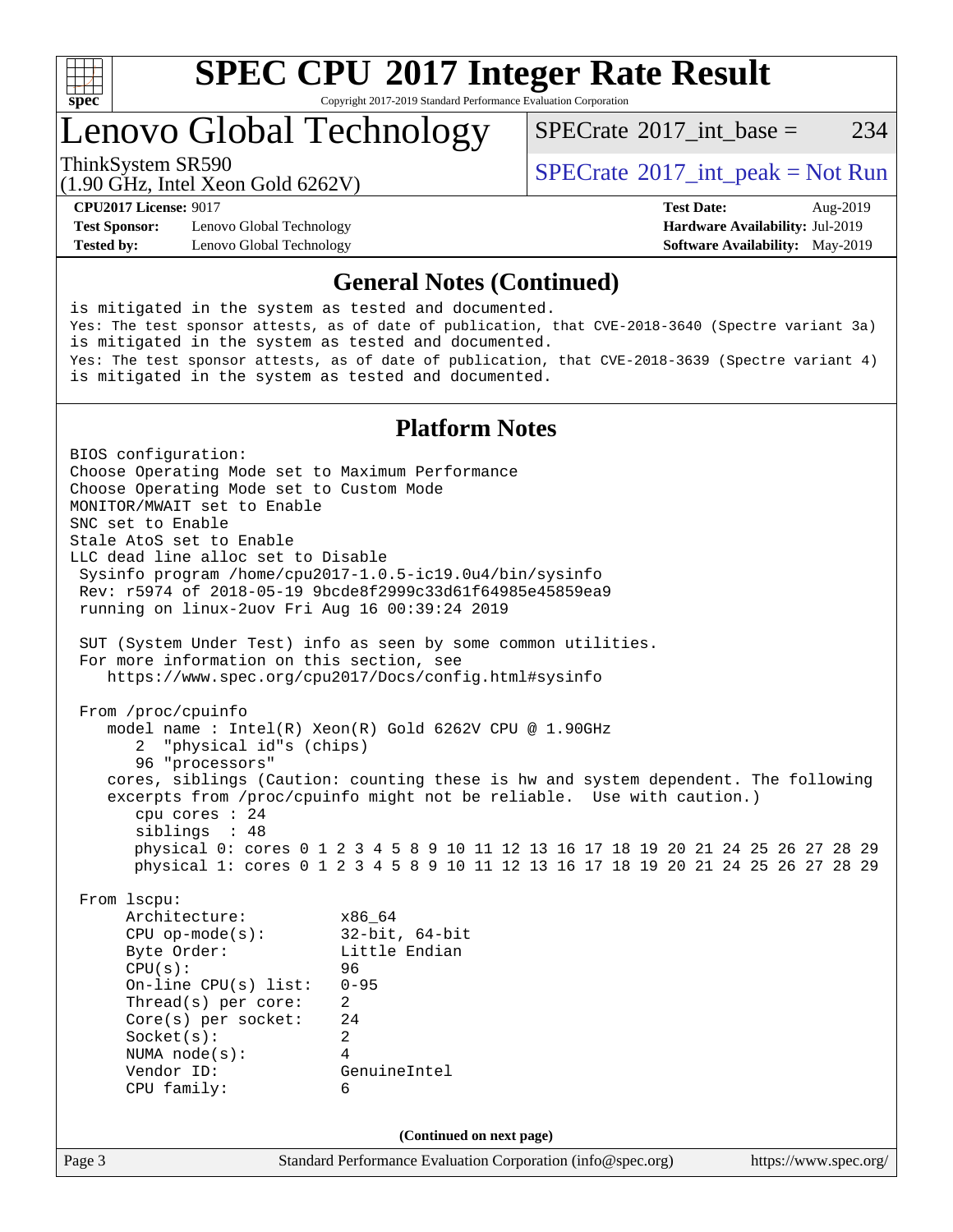

Copyright 2017-2019 Standard Performance Evaluation Corporation

### Lenovo Global Technology

 $SPECTate$ <sup>®</sup>[2017\\_int\\_base =](http://www.spec.org/auto/cpu2017/Docs/result-fields.html#SPECrate2017intbase) 234

(1.90 GHz, Intel Xeon Gold 6262V)

ThinkSystem SR590<br>(1.00 GHz, Intel Year Gald 6262V) [SPECrate](http://www.spec.org/auto/cpu2017/Docs/result-fields.html#SPECrate2017intpeak)®[2017\\_int\\_peak = N](http://www.spec.org/auto/cpu2017/Docs/result-fields.html#SPECrate2017intpeak)ot Run

**[Test Sponsor:](http://www.spec.org/auto/cpu2017/Docs/result-fields.html#TestSponsor)** Lenovo Global Technology **[Hardware Availability:](http://www.spec.org/auto/cpu2017/Docs/result-fields.html#HardwareAvailability)** Jul-2019 **[Tested by:](http://www.spec.org/auto/cpu2017/Docs/result-fields.html#Testedby)** Lenovo Global Technology **[Software Availability:](http://www.spec.org/auto/cpu2017/Docs/result-fields.html#SoftwareAvailability)** May-2019

**[CPU2017 License:](http://www.spec.org/auto/cpu2017/Docs/result-fields.html#CPU2017License)** 9017 **[Test Date:](http://www.spec.org/auto/cpu2017/Docs/result-fields.html#TestDate)** Aug-2019

#### **[Platform Notes \(Continued\)](http://www.spec.org/auto/cpu2017/Docs/result-fields.html#PlatformNotes)**

| Model:                     | 85                                                                                   |
|----------------------------|--------------------------------------------------------------------------------------|
| Model name:                | $Intel(R) Xeon(R) Gold 6262V CPU @ 1.90GHz$                                          |
| Stepping:                  | 7                                                                                    |
| CPU MHz:                   | 1900.000                                                                             |
| CPU max MHz:               | 3600.0000                                                                            |
| CPU min MHz:               | 800.0000                                                                             |
| BogoMIPS:                  | 3800.00                                                                              |
| Virtualization:            | $VT - x$                                                                             |
| Lld cache:                 | 32K                                                                                  |
| Lli cache:                 | 32K                                                                                  |
| $L2$ cache:                | 1024K                                                                                |
| L3 cache:                  | 33792K                                                                               |
| NUMA node0 CPU(s):         | $0-2, 6-8, 12-14, 18-20, 48-50, 54-56, 60-62, 66-68$                                 |
| NUMA nodel $CPU(s):$       | 3-5, 9-11, 15-17, 21-23, 51-53, 57-59, 63-65, 69-71                                  |
| NUMA node2 CPU(s):         | 24-26, 30-32, 36-38, 42-44, 72-74, 78-80, 84-86, 90-92                               |
| NUMA $node3$ CPU $(s)$ :   | 27-29, 33-35, 39-41, 45-47, 75-77, 81-83, 87-89, 93-95                               |
| Flags:                     | fpu vme de pse tsc msr pae mce cx8 apic sep mtrr pge mca cmov                        |
|                            | pat pse36 clflush dts acpi mmx fxsr sse sse2 ss ht tm pbe syscall nx pdpelgb rdtscp  |
|                            | lm constant_tsc art arch_perfmon pebs bts rep_good nopl xtopology nonstop_tsc cpuid  |
|                            | aperfmperf pni pclmulqdq dtes64 monitor ds_cpl vmx smx est tm2 ssse3 sdbg fma cx16   |
|                            | xtpr pdcm pcid dca sse4_1 sse4_2 x2apic movbe popcnt tsc_deadline_timer aes xsave    |
|                            | avx f16c rdrand lahf_lm abm 3dnowprefetch cpuid_fault epb cat_13 cdp_13              |
|                            | invpcid_single intel_ppin ssbd mba ibrs ibpb stibp tpr_shadow vnmi flexpriority ept  |
|                            | vpid fsgsbase tsc_adjust bmil hle avx2 smep bmi2 erms invpcid rtm cqm mpx rdt_a      |
|                            | avx512f avx512dq rdseed adx smap clflushopt clwb intel_pt avx512cd avx512bw avx512vl |
|                            | xsaveopt xsavec xgetbvl xsaves cqm_llc cqm_occup_llc cqm_mbm_total cqm_mbm_local     |
|                            | dtherm ida arat pln pts pku ospke avx512_vnni flush_lld arch_capabilities            |
| /proc/cpuinfo cache data   |                                                                                      |
| cache size : 33792 KB      |                                                                                      |
|                            |                                                                                      |
|                            | From numactl --hardware WARNING: a numactl 'node' might or might not correspond to a |
| physical chip.             |                                                                                      |
| $available: 4 nodes (0-3)$ |                                                                                      |
|                            | node 0 cpus: 0 1 2 6 7 8 12 13 14 18 19 20 48 49 50 54 55 56 60 61 62 66 67 68       |
| node 0 size: 47980 MB      |                                                                                      |
| node 0 free: 47315 MB      |                                                                                      |
|                            | node 1 cpus: 3 4 5 9 10 11 15 16 17 21 22 23 51 52 53 57 58 59 63 64 65 69 70 71     |
| node 1 size: 48369 MB      |                                                                                      |
| node 1 free: 47827 MB      |                                                                                      |
|                            | node 2 cpus: 24 25 26 30 31 32 36 37 38 42 43 44 72 73 74 78 79 80 84 85 86 90 91 92 |
| node 2 size: 48369 MB      |                                                                                      |
| node 2 free: 47789 MB      |                                                                                      |
|                            | node 3 cpus: 27 28 29 33 34 35 39 40 41 45 46 47 75 76 77 81 82 83 87 88 89 93 94 95 |
| node 3 size: 48337 MB      |                                                                                      |
| node 3 free: 47567 MB      |                                                                                      |
| node distances:            |                                                                                      |
|                            |                                                                                      |

**(Continued on next page)**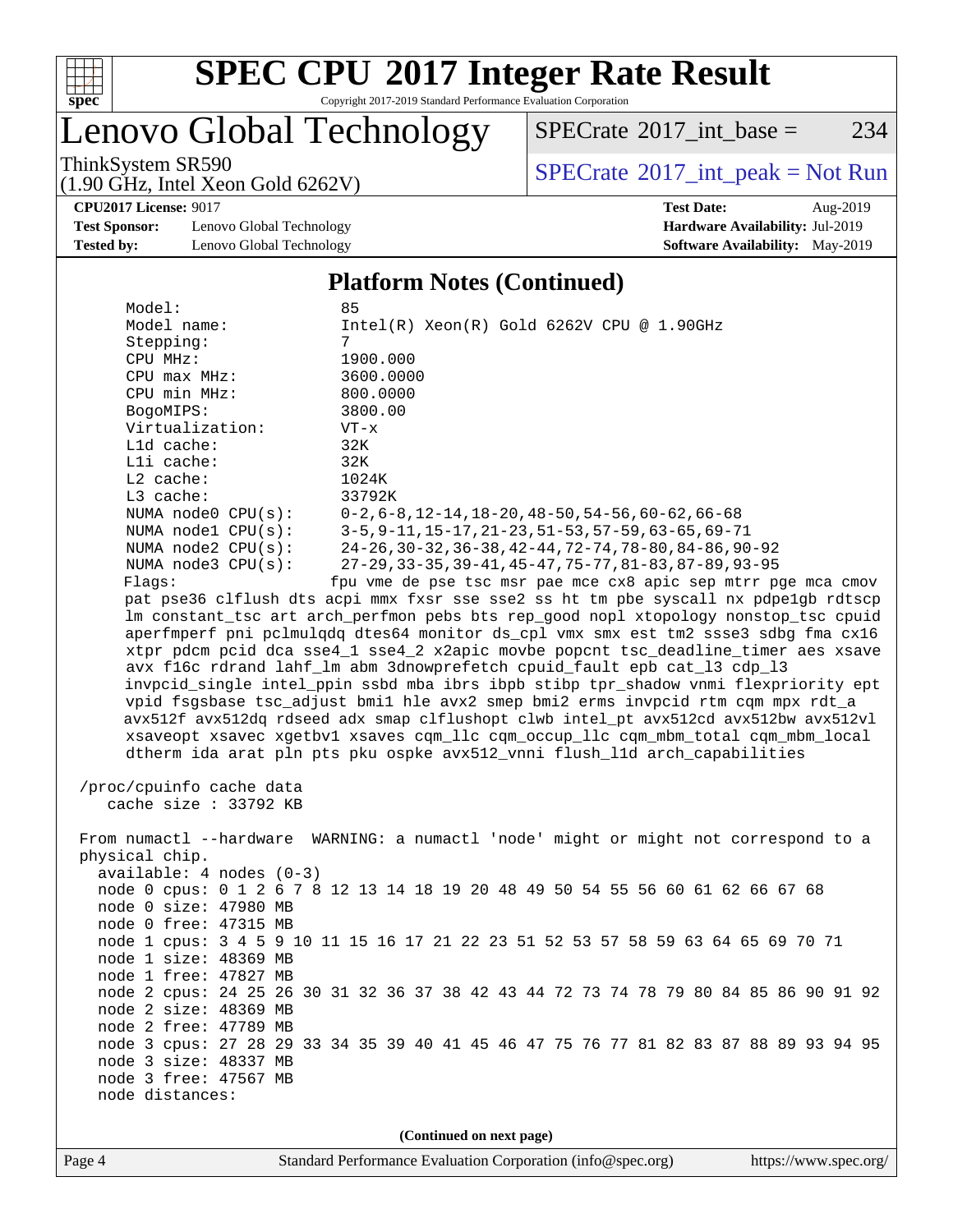

Copyright 2017-2019 Standard Performance Evaluation Corporation

### Lenovo Global Technology

 $SPECTate$ <sup>®</sup>[2017\\_int\\_base =](http://www.spec.org/auto/cpu2017/Docs/result-fields.html#SPECrate2017intbase) 234

(1.90 GHz, Intel Xeon Gold 6262V)

ThinkSystem SR590<br>  $\begin{array}{c}\n\text{SPECTB} \text{1} & \text{SPECTB} \\
\text{SPECTB} & \text{SOLUTION} \\
\end{array}$ 

**[CPU2017 License:](http://www.spec.org/auto/cpu2017/Docs/result-fields.html#CPU2017License)** 9017 **[Test Date:](http://www.spec.org/auto/cpu2017/Docs/result-fields.html#TestDate)** Aug-2019

**[Test Sponsor:](http://www.spec.org/auto/cpu2017/Docs/result-fields.html#TestSponsor)** Lenovo Global Technology **[Hardware Availability:](http://www.spec.org/auto/cpu2017/Docs/result-fields.html#HardwareAvailability)** Jul-2019 **[Tested by:](http://www.spec.org/auto/cpu2017/Docs/result-fields.html#Testedby)** Lenovo Global Technology **[Software Availability:](http://www.spec.org/auto/cpu2017/Docs/result-fields.html#SoftwareAvailability)** May-2019

### **[Platform Notes \(Continued\)](http://www.spec.org/auto/cpu2017/Docs/result-fields.html#PlatformNotes)**

 node 0 1 2 3 0: 10 11 21 21 1: 11 10 21 21 2: 21 21 10 11 3: 21 21 11 10 From /proc/meminfo MemTotal: 197689808 kB HugePages\_Total: 0 Hugepagesize: 2048 kB From /etc/\*release\* /etc/\*version\* SuSE-release: SUSE Linux Enterprise Server 12 (x86\_64) VERSION = 12 PATCHLEVEL = 4 # This file is deprecated and will be removed in a future service pack or release. # Please check /etc/os-release for details about this release. os-release: NAME="SLES" VERSION="12-SP4" VERSION\_ID="12.4" PRETTY\_NAME="SUSE Linux Enterprise Server 12 SP4" ID="sles" ANSI\_COLOR="0;32" CPE\_NAME="cpe:/o:suse:sles:12:sp4" uname -a: Linux linux-2uov 4.12.14-94.41-default #1 SMP Wed Oct 31 12:25:04 UTC 2018 (3090901) x86\_64 x86\_64 x86\_64 GNU/Linux Kernel self-reported vulnerability status: CVE-2017-5754 (Meltdown): Not affected CVE-2017-5753 (Spectre variant 1): Mitigation: \_\_user pointer sanitization CVE-2017-5715 (Spectre variant 2): Mitigation: Indirect Branch Restricted Speculation, IBPB, IBRS\_FW run-level 3 Aug 15 17:22 SPEC is set to: /home/cpu2017-1.0.5-ic19.0u4 Filesystem Type Size Used Avail Use% Mounted on /dev/sdb3 btrfs 740G 46G 694G 7% /home Additional information from dmidecode follows. WARNING: Use caution when you interpret this section. The 'dmidecode' program reads system data which is "intended to allow hardware to be accurately determined", but the intent may not be met, as there are **(Continued on next page)**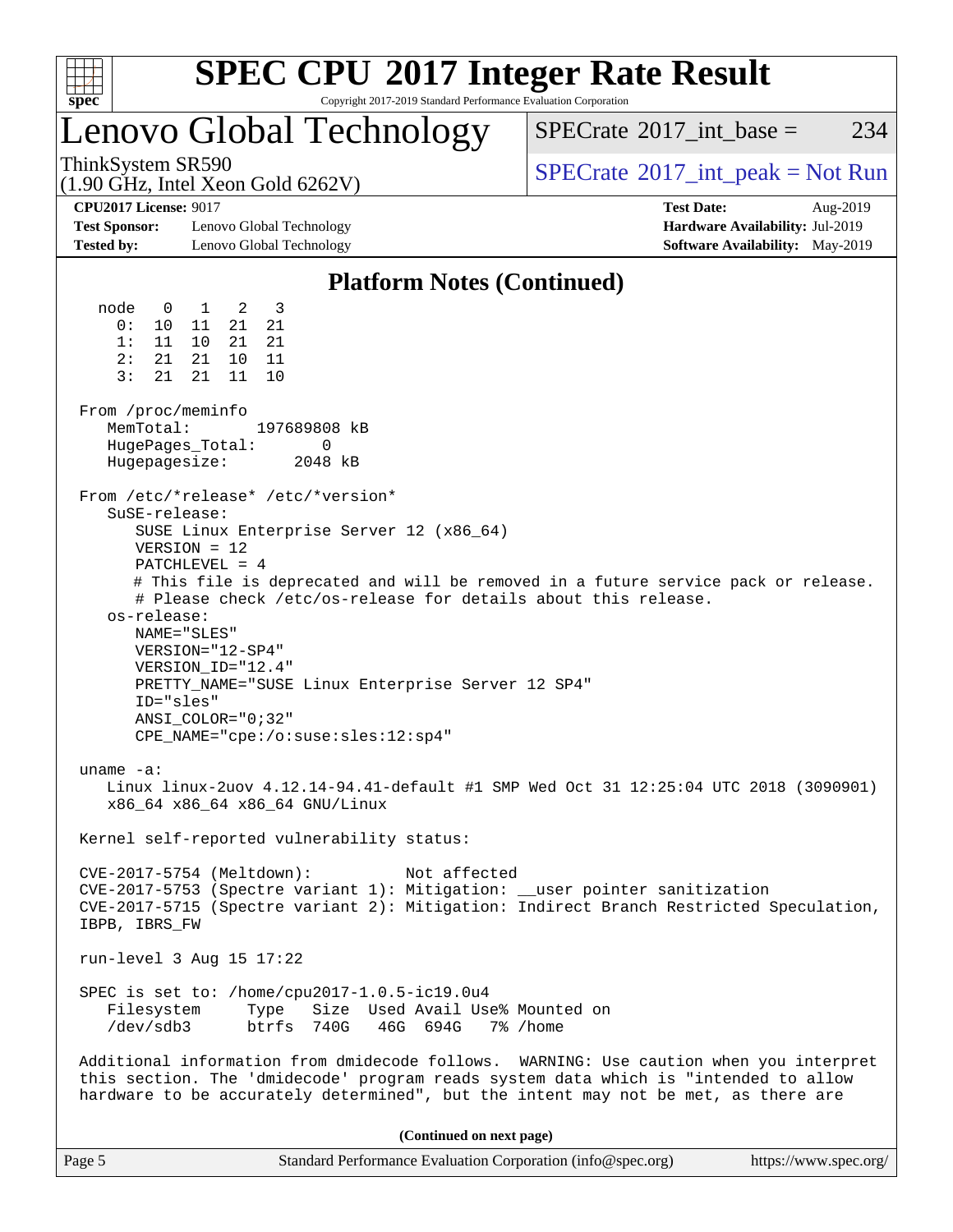

Copyright 2017-2019 Standard Performance Evaluation Corporation

### Lenovo Global Technology

 $SPECTate^{\circ}2017$  int base = 234

(1.90 GHz, Intel Xeon Gold 6262V)

ThinkSystem SR590<br>(1.00 CHz, Intel Year Gald 6262V) [SPECrate](http://www.spec.org/auto/cpu2017/Docs/result-fields.html#SPECrate2017intpeak)®[2017\\_int\\_peak = N](http://www.spec.org/auto/cpu2017/Docs/result-fields.html#SPECrate2017intpeak)ot Run

**[Test Sponsor:](http://www.spec.org/auto/cpu2017/Docs/result-fields.html#TestSponsor)** Lenovo Global Technology **[Hardware Availability:](http://www.spec.org/auto/cpu2017/Docs/result-fields.html#HardwareAvailability)** Jul-2019 **[Tested by:](http://www.spec.org/auto/cpu2017/Docs/result-fields.html#Testedby)** Lenovo Global Technology **[Software Availability:](http://www.spec.org/auto/cpu2017/Docs/result-fields.html#SoftwareAvailability)** May-2019

**[CPU2017 License:](http://www.spec.org/auto/cpu2017/Docs/result-fields.html#CPU2017License)** 9017 **[Test Date:](http://www.spec.org/auto/cpu2017/Docs/result-fields.html#TestDate)** Aug-2019

### **[Platform Notes \(Continued\)](http://www.spec.org/auto/cpu2017/Docs/result-fields.html#PlatformNotes)**

 frequent changes to hardware, firmware, and the "DMTF SMBIOS" standard. BIOS Lenovo -[TEE141E-2.30]- 07/02/2019 Memory: 4x NO DIMM NO DIMM 12x SK Hynix HMA82GR7CJR8N-WM 16 GB 2 rank 2933, configured at 2400

(End of data from sysinfo program)

### **[Compiler Version Notes](http://www.spec.org/auto/cpu2017/Docs/result-fields.html#CompilerVersionNotes)**

============================================================================== C | 500.perlbench\_r(base) 502.gcc\_r(base) 505.mcf\_r(base) | 525.x264 $r(base)$  557.xz $r(base)$ ------------------------------------------------------------------------------ Intel(R) C Intel(R) 64 Compiler for applications running on Intel(R) 64, Version 19.0.4.227 Build 20190416 Copyright (C) 1985-2019 Intel Corporation. All rights reserved.

------------------------------------------------------------------------------

============================================================================== C++ | 520.omnetpp\_r(base) 523.xalancbmk\_r(base) 531.deepsjeng\_r(base) | 541.leela\_r(base)

------------------------------------------------------------------------------ Intel(R) C++ Intel(R) 64 Compiler for applications running on Intel(R) 64, Version 19.0.4.227 Build 20190416

Copyright (C) 1985-2019 Intel Corporation. All rights reserved. ------------------------------------------------------------------------------

==============================================================================

Fortran | 548.exchange2\_r(base)

------------------------------------------------------------------------------ Intel(R) Fortran Intel(R) 64 Compiler for applications running on Intel(R) 64, Version 19.0.4.227 Build 20190416 Copyright (C) 1985-2019 Intel Corporation. All rights reserved. ------------------------------------------------------------------------------

### **[Base Compiler Invocation](http://www.spec.org/auto/cpu2017/Docs/result-fields.html#BaseCompilerInvocation)**

[C benchmarks](http://www.spec.org/auto/cpu2017/Docs/result-fields.html#Cbenchmarks): [icc -m64 -std=c11](http://www.spec.org/cpu2017/results/res2019q3/cpu2017-20190819-16991.flags.html#user_CCbase_intel_icc_64bit_c11_33ee0cdaae7deeeab2a9725423ba97205ce30f63b9926c2519791662299b76a0318f32ddfffdc46587804de3178b4f9328c46fa7c2b0cd779d7a61945c91cd35)

[C++ benchmarks:](http://www.spec.org/auto/cpu2017/Docs/result-fields.html#CXXbenchmarks) [icpc -m64](http://www.spec.org/cpu2017/results/res2019q3/cpu2017-20190819-16991.flags.html#user_CXXbase_intel_icpc_64bit_4ecb2543ae3f1412ef961e0650ca070fec7b7afdcd6ed48761b84423119d1bf6bdf5cad15b44d48e7256388bc77273b966e5eb805aefd121eb22e9299b2ec9d9)

**(Continued on next page)**

Page 6 Standard Performance Evaluation Corporation [\(info@spec.org\)](mailto:info@spec.org) <https://www.spec.org/>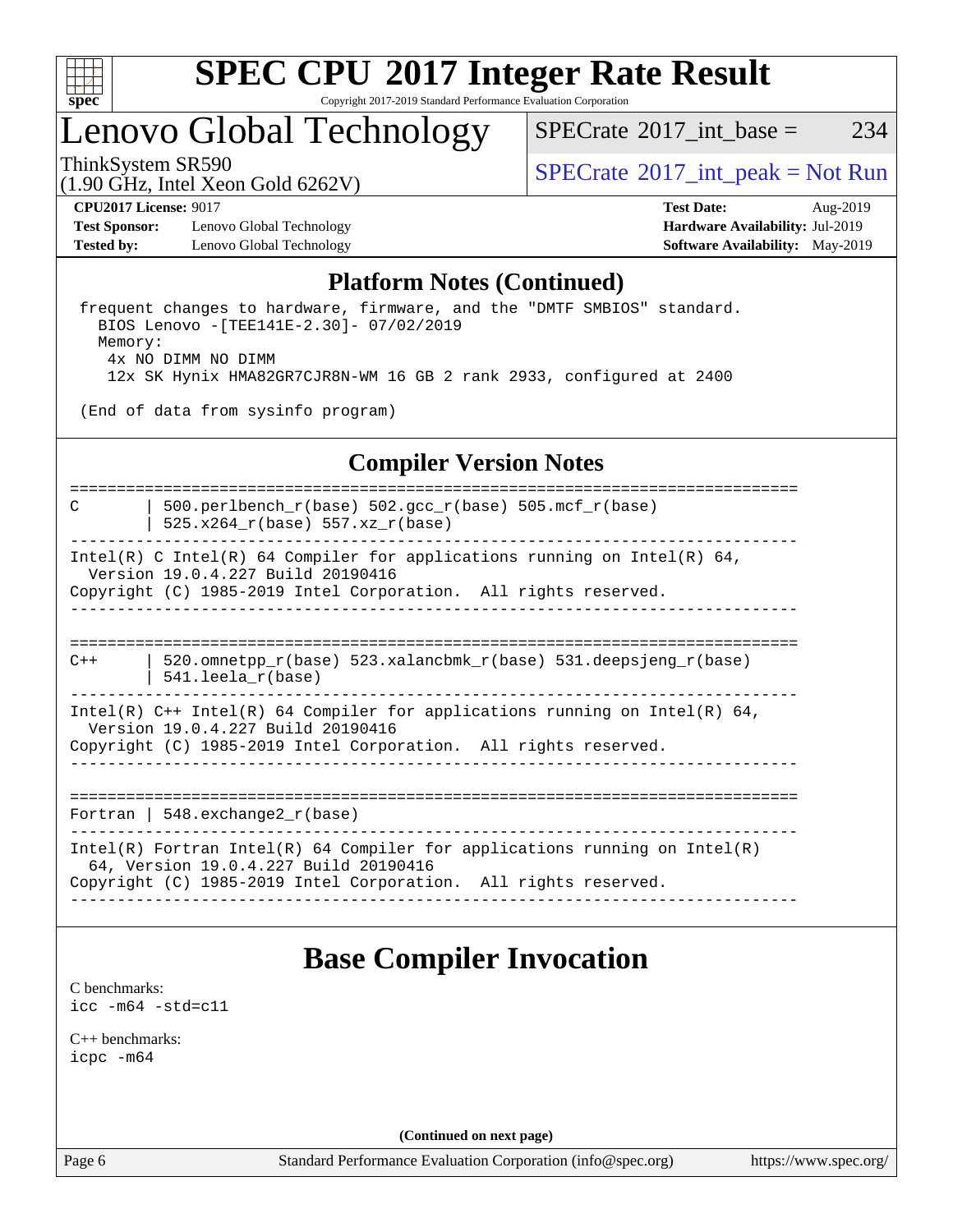

#### **[SPEC CPU](http://www.spec.org/auto/cpu2017/Docs/result-fields.html#SPECCPU2017IntegerRateResult)[2017 Integer Rate Result](http://www.spec.org/auto/cpu2017/Docs/result-fields.html#SPECCPU2017IntegerRateResult)** Copyright 2017-2019 Standard Performance Evaluation Corporation

### Lenovo Global Technology

 $SPECTate@2017\_int\_base = 234$ 

ThinkSystem SR590<br>  $\begin{array}{c}\n\text{SPECrate} \textcirc 2017\_int\_peak = Not Run \\
\text{SPECrate} \textcirc 2017\_int\_peak = Not Run\n\end{array}$  $\begin{array}{c}\n\text{SPECrate} \textcirc 2017\_int\_peak = Not Run \\
\text{SPECrate} \textcirc 2017\_int\_peak = Not Run\n\end{array}$  $\begin{array}{c}\n\text{SPECrate} \textcirc 2017\_int\_peak = Not Run \\
\text{SPECrate} \textcirc 2017\_int\_peak = Not Run\n\end{array}$ 

(1.90 GHz, Intel Xeon Gold 6262V)

**[Test Sponsor:](http://www.spec.org/auto/cpu2017/Docs/result-fields.html#TestSponsor)** Lenovo Global Technology **[Hardware Availability:](http://www.spec.org/auto/cpu2017/Docs/result-fields.html#HardwareAvailability)** Jul-2019 **[Tested by:](http://www.spec.org/auto/cpu2017/Docs/result-fields.html#Testedby)** Lenovo Global Technology **[Software Availability:](http://www.spec.org/auto/cpu2017/Docs/result-fields.html#SoftwareAvailability)** May-2019

**[CPU2017 License:](http://www.spec.org/auto/cpu2017/Docs/result-fields.html#CPU2017License)** 9017 **[Test Date:](http://www.spec.org/auto/cpu2017/Docs/result-fields.html#TestDate)** Aug-2019

### **[Base Compiler Invocation \(Continued\)](http://www.spec.org/auto/cpu2017/Docs/result-fields.html#BaseCompilerInvocation)**

[Fortran benchmarks](http://www.spec.org/auto/cpu2017/Docs/result-fields.html#Fortranbenchmarks):

[ifort -m64](http://www.spec.org/cpu2017/results/res2019q3/cpu2017-20190819-16991.flags.html#user_FCbase_intel_ifort_64bit_24f2bb282fbaeffd6157abe4f878425411749daecae9a33200eee2bee2fe76f3b89351d69a8130dd5949958ce389cf37ff59a95e7a40d588e8d3a57e0c3fd751)

### **[Base Portability Flags](http://www.spec.org/auto/cpu2017/Docs/result-fields.html#BasePortabilityFlags)**

 500.perlbench\_r: [-DSPEC\\_LP64](http://www.spec.org/cpu2017/results/res2019q3/cpu2017-20190819-16991.flags.html#b500.perlbench_r_basePORTABILITY_DSPEC_LP64) [-DSPEC\\_LINUX\\_X64](http://www.spec.org/cpu2017/results/res2019q3/cpu2017-20190819-16991.flags.html#b500.perlbench_r_baseCPORTABILITY_DSPEC_LINUX_X64) 502.gcc\_r: [-DSPEC\\_LP64](http://www.spec.org/cpu2017/results/res2019q3/cpu2017-20190819-16991.flags.html#suite_basePORTABILITY502_gcc_r_DSPEC_LP64) 505.mcf\_r: [-DSPEC\\_LP64](http://www.spec.org/cpu2017/results/res2019q3/cpu2017-20190819-16991.flags.html#suite_basePORTABILITY505_mcf_r_DSPEC_LP64) 520.omnetpp\_r: [-DSPEC\\_LP64](http://www.spec.org/cpu2017/results/res2019q3/cpu2017-20190819-16991.flags.html#suite_basePORTABILITY520_omnetpp_r_DSPEC_LP64) 523.xalancbmk\_r: [-DSPEC\\_LP64](http://www.spec.org/cpu2017/results/res2019q3/cpu2017-20190819-16991.flags.html#suite_basePORTABILITY523_xalancbmk_r_DSPEC_LP64) [-DSPEC\\_LINUX](http://www.spec.org/cpu2017/results/res2019q3/cpu2017-20190819-16991.flags.html#b523.xalancbmk_r_baseCXXPORTABILITY_DSPEC_LINUX) 525.x264\_r: [-DSPEC\\_LP64](http://www.spec.org/cpu2017/results/res2019q3/cpu2017-20190819-16991.flags.html#suite_basePORTABILITY525_x264_r_DSPEC_LP64) 531.deepsjeng\_r: [-DSPEC\\_LP64](http://www.spec.org/cpu2017/results/res2019q3/cpu2017-20190819-16991.flags.html#suite_basePORTABILITY531_deepsjeng_r_DSPEC_LP64) 541.leela\_r: [-DSPEC\\_LP64](http://www.spec.org/cpu2017/results/res2019q3/cpu2017-20190819-16991.flags.html#suite_basePORTABILITY541_leela_r_DSPEC_LP64) 548.exchange2\_r: [-DSPEC\\_LP64](http://www.spec.org/cpu2017/results/res2019q3/cpu2017-20190819-16991.flags.html#suite_basePORTABILITY548_exchange2_r_DSPEC_LP64) 557.xz\_r: [-DSPEC\\_LP64](http://www.spec.org/cpu2017/results/res2019q3/cpu2017-20190819-16991.flags.html#suite_basePORTABILITY557_xz_r_DSPEC_LP64)

### **[Base Optimization Flags](http://www.spec.org/auto/cpu2017/Docs/result-fields.html#BaseOptimizationFlags)**

#### [C benchmarks](http://www.spec.org/auto/cpu2017/Docs/result-fields.html#Cbenchmarks):

```
-Wl,-z,muldefs -xCORE-AVX2 -ipo -O3 -no-prec-div
-qopt-mem-layout-trans=4
-L/usr/local/IntelCompiler19/compilers_and_libraries_2019.4.227/linux/compiler/lib/intel64
-lqkmalloc
```
#### [C++ benchmarks](http://www.spec.org/auto/cpu2017/Docs/result-fields.html#CXXbenchmarks):

```
-Wl,-z,muldefs -xCORE-AVX2 -ipo -O3 -no-prec-div
-qopt-mem-layout-trans=4
-L/usr/local/IntelCompiler19/compilers_and_libraries_2019.4.227/linux/compiler/lib/intel64
-lqkmalloc
```
#### [Fortran benchmarks](http://www.spec.org/auto/cpu2017/Docs/result-fields.html#Fortranbenchmarks):

[-Wl,-z,muldefs](http://www.spec.org/cpu2017/results/res2019q3/cpu2017-20190819-16991.flags.html#user_FCbase_link_force_multiple1_b4cbdb97b34bdee9ceefcfe54f4c8ea74255f0b02a4b23e853cdb0e18eb4525ac79b5a88067c842dd0ee6996c24547a27a4b99331201badda8798ef8a743f577) [-xCORE-AVX2](http://www.spec.org/cpu2017/results/res2019q3/cpu2017-20190819-16991.flags.html#user_FCbase_f-xCORE-AVX2) [-ipo](http://www.spec.org/cpu2017/results/res2019q3/cpu2017-20190819-16991.flags.html#user_FCbase_f-ipo) [-O3](http://www.spec.org/cpu2017/results/res2019q3/cpu2017-20190819-16991.flags.html#user_FCbase_f-O3) [-no-prec-div](http://www.spec.org/cpu2017/results/res2019q3/cpu2017-20190819-16991.flags.html#user_FCbase_f-no-prec-div) [-qopt-mem-layout-trans=4](http://www.spec.org/cpu2017/results/res2019q3/cpu2017-20190819-16991.flags.html#user_FCbase_f-qopt-mem-layout-trans_fa39e755916c150a61361b7846f310bcdf6f04e385ef281cadf3647acec3f0ae266d1a1d22d972a7087a248fd4e6ca390a3634700869573d231a252c784941a8) [-nostandard-realloc-lhs](http://www.spec.org/cpu2017/results/res2019q3/cpu2017-20190819-16991.flags.html#user_FCbase_f_2003_std_realloc_82b4557e90729c0f113870c07e44d33d6f5a304b4f63d4c15d2d0f1fab99f5daaed73bdb9275d9ae411527f28b936061aa8b9c8f2d63842963b95c9dd6426b8a) [-align array32byte](http://www.spec.org/cpu2017/results/res2019q3/cpu2017-20190819-16991.flags.html#user_FCbase_align_array32byte_b982fe038af199962ba9a80c053b8342c548c85b40b8e86eb3cc33dee0d7986a4af373ac2d51c3f7cf710a18d62fdce2948f201cd044323541f22fc0fffc51b6) [-L/usr/local/IntelCompiler19/compilers\\_and\\_libraries\\_2019.4.227/linux/compiler/lib/intel64](http://www.spec.org/cpu2017/results/res2019q3/cpu2017-20190819-16991.flags.html#user_FCbase_qkmalloc_link_0ffe0cb02c68ef1b443a077c7888c10c67ca0d1dd7138472156f06a085bbad385f78d49618ad55dca9db3b1608e84afc2f69b4003b1d1ca498a9fc1462ccefda) [-lqkmalloc](http://www.spec.org/cpu2017/results/res2019q3/cpu2017-20190819-16991.flags.html#user_FCbase_qkmalloc_link_lib_79a818439969f771c6bc311cfd333c00fc099dad35c030f5aab9dda831713d2015205805422f83de8875488a2991c0a156aaa600e1f9138f8fc37004abc96dc5)

[The flags files that were used to format this result can be browsed at](tmsearch)

<http://www.spec.org/cpu2017/flags/Intel-ic18.0-official-linux64.2019-04-02.html> <http://www.spec.org/cpu2017/flags/Lenovo-Platform-SPECcpu2017-Flags-V1.2-CLX-D.html>